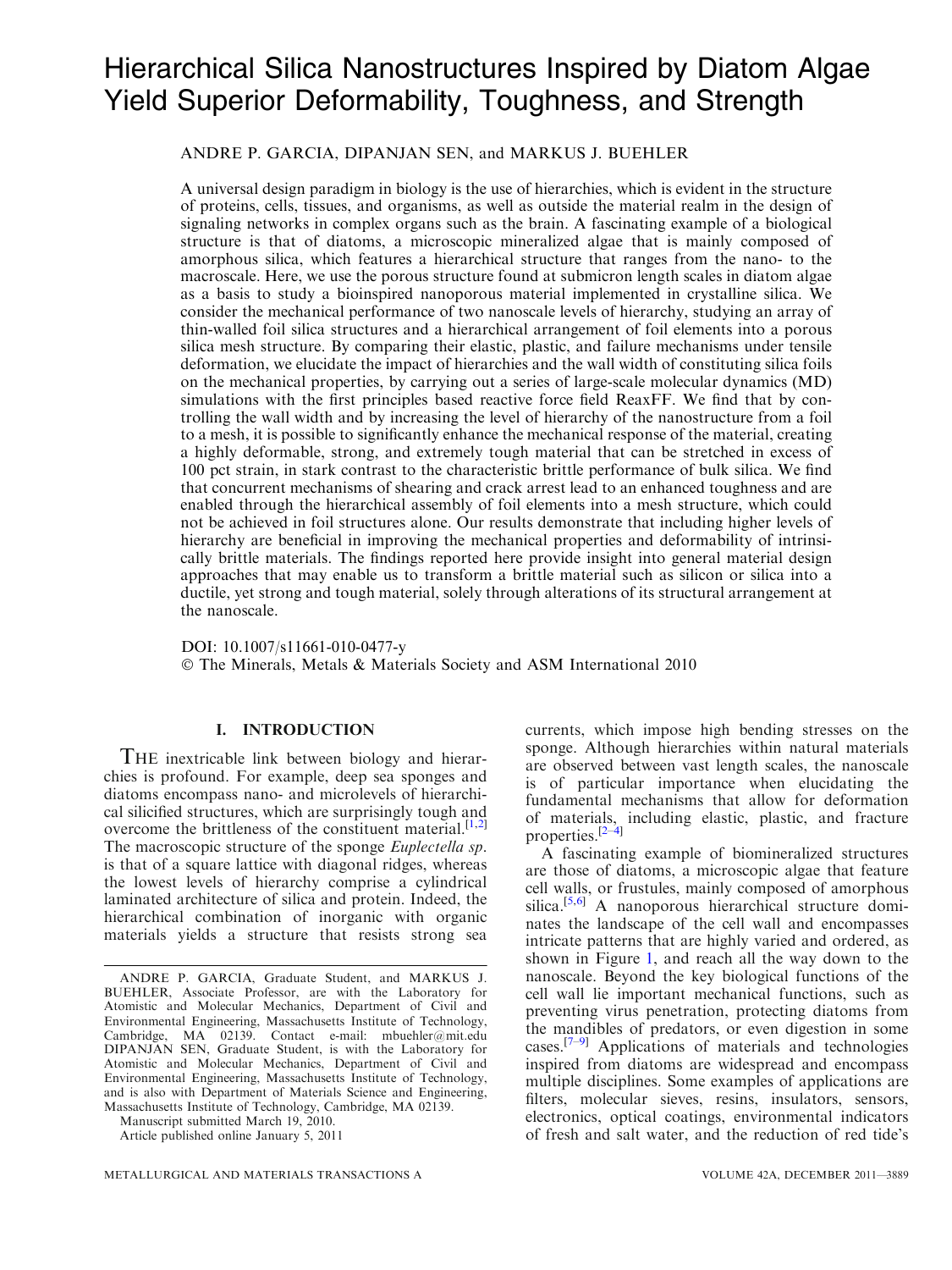<span id="page-1-0"></span>

Fig. 1—Hierarchical structure of diatoms, showing their porous silica structure. (a) SEM images showing various diatom species, displaying the intricate hierarchical porous silica wall structure of diatoms. (b) Panel showing a schematic of the hierarchical structure. (c) Panel showing nanoscale voids observed in diatom algae, which are occluded by a delicate silicate membrane, called a hymen (pl. hymens), which is perforated by round pores (scale bar 200 nm). (a) Images are reprinted from Ref. [49](#page-8-0) (with permission). (b) Image reprinted from Ref. [13](#page-8-0) (with permission). (c) Image reprinted from Ref. [50](#page-8-0) (with permission).

toxicity.<sup>[[10](#page-8-0)–[13](#page-8-0)]</sup> Other novel applications for porous biosilica structures are flexible, high-performance solar cells, and scaffolding systems for cells or a protein matrix.<sup>[[14,15\]](#page-8-0)</sup> From an ecologic perspective, diatoms and blue-green algae in marine environments are perhaps the greatest asset toward sustaining life on earth, since they produce approximately 70 pct of all free oxygen on earth.<sup>[[16](#page-8-0)]</sup> Furthermore, diatoms are a great source for carbon sequestration, since they absorb nearly a quarter of the earth's  $CO<sub>2</sub>$  due to photosynthesis and from carrying the carbon to the ocean floor once they die.[\[17,18](#page-8-0)]

Several studies reported in the recent literature have revealed the mechanical properties of diatom shells. Hamm et  $al$ <sup>[\[19\]](#page-8-0)</sup> used a glass needle to load and break diatom frustules in order to probe their mechanical response at failure. Their findings for the F. kerguelensis species revealed an elastic modulus of 22.4 GPa and a maximum stress along the costae of  $\approx 0.6$  GPa  $(in$  tension) and  $\approx 0.7$  GPa (in compression). Other researchers<sup>[\[20\]](#page-8-0)</sup> used atomic force microscopy (AFM) nanoindentation to study the nanoscale material properties of the porous frustule layers of diatoms, identifying pore sizes on the order of several tens of nanometers at the smallest levels in the hierarchy, with ultra-thin silica walls on the order of several nanometers. The pore size ranged from  $45 \pm 9$ ,  $192 \pm 35$ , and  $1150 \pm 130$  nm for the cribellum, cribrum, and areola layers, respectively. Of the three layers, the cribellum had the lowest hardness and elastic modulus:  $0.076 \pm 0.034$  GPa and  $3.40 \pm 1.35$  GPa, whereas the areola had the highest:  $0.53 \pm 0.13$  GPa and  $15.61 \pm 5.13$  GPa, respec-tively.<sup>[[20,21\]](#page-8-0)</sup> They observed that the variation of mechanical properties between the frustule layers could be influenced by the pore size, pore distance, and porosity, and under different biomineralization processes.

We hypothesize that the nanoporous geometry of the frustules in diatoms is the key to providing enhanced

toughness even though the constituting material itself (that is, silica) is inherently brittle. Thereby, the formation of a nanostructured geometry that includes thin, geometrically confined struts of brittle elements may play a crucial role in understanding the material's behavior. Indeed, the effects of geometric confinement on some mechanical properties have been discussed in numerous earlier studies. For example, in a previous study focused on crystalline silicon,  $[22]$  $[22]$  $[22]$  we found that by creating an ordered nanoporous silicon structure, the material properties were significantly altered compared to the bulk silicon; specifically, a greater deformability was observed. We found that by varying the widths of the silicon structure, a broad range of toughness could be achieved, with a size-dependent peak in performance.

Other studies of the mechanical properties of brittle materials under extreme geometric confinement, in particular, nanowires, revealed that by decreasing the cross-sectional diameter, the material becomes stronger and is capable of undergoing significantly larger defor-mation before breaking.<sup>[\[23–25\]](#page-8-0)</sup> Experimental studies on silica nanowires of widths ranging from 230 to 800 nm revealed that fracture stress was influenced by specimen size; however, the modulus was not affected by size.<sup>[[26](#page-8-0)]</sup> This study also determined that the modulus stayed constant at around 68 GPa, whereas the fracture stress varied from 8.77 to 6.35 GPa for the smallest and largest  $SiO<sub>2</sub>$  wire widths, respectively. Ni et al.<sup>[[27](#page-8-0)]</sup> experimentally determined that the modulus was independent of diameter for amorphous silica nanowires ranging from 50 to 100 nm in diameter. On the other hand, Silva et al.<sup>[\[28\]](#page-8-0)</sup> found increasing stiffness for lower diameters by performing molecular dynamics (MD) simulations on amorphous silica nanowires. The fracture toughness of bulk vitreous silica was determined to be approximately 0.8 MPa  $m^{1/2}$ .<sup>[\[29](#page-8-0)]</sup> The failure mechanisms occurring within the process zone at the crack tip in amorphous silica glass were studied by Bonamy et  $dL^{[30]}$  $dL^{[30]}$  $dL^{[30]}$  By implementing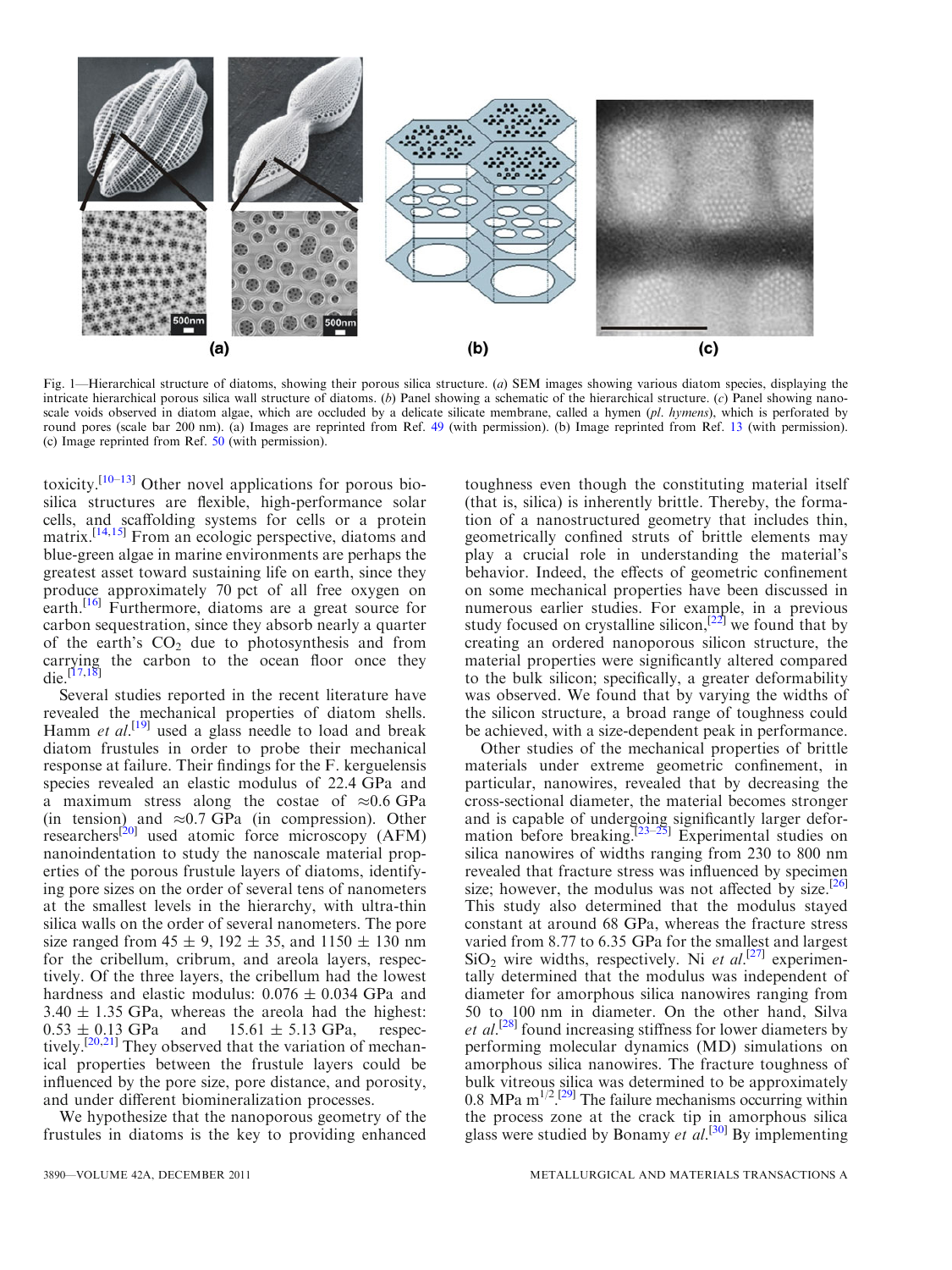<span id="page-2-0"></span>

Fig. 2—Geometry of the bioinspired silica structure and setup used in our simulations. Panel  $(a)$ : Three-dimensional schematic of the silica mesh structure (shown on left), with periodic boundaries along the  $x$ ,  $y$ , and  $z$  directions. On the right, the geometry of the silica foil array structure is shown and has periodic boundaries along the  $z$  and  $y$  directions with free surfaces only along the x-axis. The spacing s between the foils is equal to that in the corresponding mesh structure. The crystallographic orientation is the same for all silica structures considered. The lowest level of hierarchy represented here is the foil, and the highest is the mesh structure. The arrows indicate tensile load applied uniformly along the structure. Panel (b): Initial geometry of mesh structures considered here, illustrating the wall width (w, definition indicated in one of the structures) variation in the geometry. The inset shows a detailed view of the relaxed surface structure. Wall widths are similarly varied for the foil as in the mesh structure.

AFM experiments and MD simulations, the authors found that nucleation and growth of cavities are the dominant mechanism for failure within the process zone.

Here, we follow the structural framework of diatoms closely, such that it resembles their porous and hierarchical structure, resulting in a similar model system of silica, as shown in Figure 2. We systematically explore two levels of hierarchy in order to ascertain their specific impact in defining the mechanical properties of the structure. First, we consider a foil structure, and second, a mesh structure that is made up of interlocking foils. The reasons for choosing these two levels of hierarchy are as follows: (1) it captures a common structure found in diatoms and other biomineralized materials, (2) it enables us to establish a link between structural geometry and mechanical response, and (3) it provides a general framework to advance future studies of other hierarchical materials. The key question to be addressed is whether the creation of a second hierarchy level yields improvements in material performance, specifically toughness, and maximum stress when compared to the foil structure, or the first hierarchy level. The widths w of the foil and mesh structures are controlled in our analysis and range from 5 to 72  $\AA$  (the upper size is limited by computational resources). The approach pursued here is guided by our desire to develop a general model system in which we can test the effect of

the size (geometric confinement) of the nanostructure and the level of hierarchy on the bulk material behavior. We use the first principles based ReaxFF reactive force field to describe the interatomic interactions, a powerful model that has been validated against experimental results for mechanical properties, in particular, large deformation and fracture of multiple materials.<sup>[[31–33\]](#page-8-0)</sup> By systematically varying the size and hierarchy of the constituting silica nanostructure, we examine the associated mechanical properties, as well as the fracture and toughening mechanisms, facilitated through a series of MD simulations.

## II. COMPUTATIONAL METHODS

### A. Force Field

We use a potential based on the ReaxFF force field, which is derived solely from first principles quantum mechanical (QM) calculations.<sup>[\[34\]](#page-8-0)</sup> ReaxFF has been shown to accurately describe the behavior of a variety of materials, including bond breaking and the formation process of organics (C, O, H, N), metals (Cu, Al, Mg, Ni, Pt), and semiconductors (Si), as well as mixed Si–O systems.[\[23–29\]](#page-8-0) The ability of ReaxFF to describe the large-deformation and bond breaking behavior aspect is critical to describing the properties of materials under large deformation and during failure. Specifically, a well-tested and validated ReaxFF force field is available for silica.<sup>[[35](#page-8-0)]</sup>

### B. Model Geometry

We consider a structural design composed of alphaquartz crystals. One structure is a foil or infinitely tall thin wall, whereas the other is a mesh composed of interlocking silica foils, thus forming uniform and ordered rectangular voids. Since the simulation box is periodic, the foil structure can be thought of as a periodic array of thin foils with a spacing s equivalent to the mesh structure. Figure 2 shows the geometries considered here. Both the mesh and foil structures are exposed to free surfaces. The foil has free surfaces parallel to the y-axis, and the mesh has free surfaces along the x-axis and y-axis. Surface reconstruction may occur and may have some effect on the mechanical behavior. For example, a previous MD study reported a stiffening of silicon nanowires once the surfaces were reconstructed.[\[36\]](#page-8-0) For a 1.05-nm-thick nanowire, the modulus increased from approximately 150 to 160 GPa once the [001] surface was reconstructed. The authors attributed this stiffening effect from bond saturation as reconstruction takes place. A previous study used ReaxFF and observed reconstruction of a ZnO surface after 300 ps at 700 K  $(427^{\circ}C)^{[37]}$  $(427^{\circ}C)^{[37]}$  $(427^{\circ}C)^{[37]}$  In another study, it was shown that a total time scale of 240 ps was required to obtain a reconstructed silicon surface by an annealing process with the Tersoff potential and a total system size of  $308$  atoms.<sup>[[38](#page-8-0)]</sup> Although it is expected that our ReaxFF based approach can capture surface reconstruction, in principle, it is computationally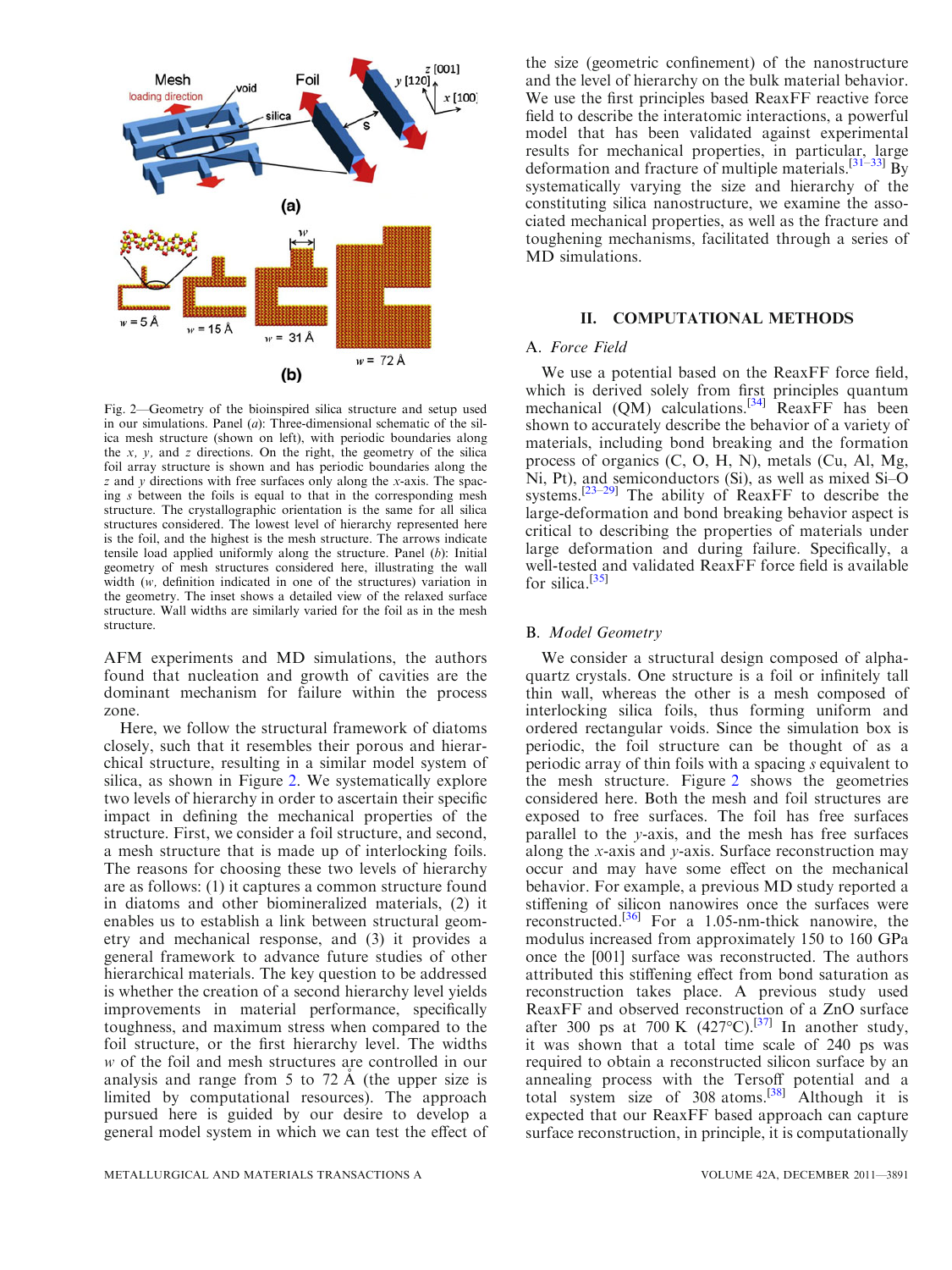expensive to capture this due to associated time scale and system size, and thus it was not observed in our simulations. Indeed, for small systems such as 1000 atoms, ReaxFF could feasibly simulate the time scales listed previously. However, for systems larger than 10,000 atoms, ReaxFF would be very computationally expensive. The investigation of surface reconstruction and its effects on the mechanics of hierarchical silica structures could be an interesting subject of future studies.

All mesh structures have an equivalent void dimension of 76 by 30 Å. The only parameter varied here is the wall width  $w$ , which ranges from 5 to 72 Å for both foil and mesh (Figure [2](#page-2-0)). The number of atoms varies from  $\approx$ 750 to  $\approx$ 17,000 for the smallest to the largest width silica systems. The largest simulation cell has dimensions of  $151 \times 196 \times 8.5$  Å in the x, y, and z directions. We performed a relaxation for 80 ps of a 31 A˚ foil structure with free surfaces along the  $x$ -axis and  $y$ -axis. It was found that there was negligible average stress after relaxation. This result could be explained since surface reconstruction does not take place.

#### C. Simulation Approach

All structures are equilibrated under the canonical ensemble at 300 K for a time of 10 ps and then loaded under uniaxial strain loading along the [1 2 0] direction, as shown in Figure [2](#page-2-0)(a), at a strain rate of  $1 \times 10^{10}$  s<sup>-1</sup> at 300 K (27 $^{\circ}$ C). The system has periodic boundary conditions in all three directions and the temperature is controlled by the Berendsen thermostat.<sup>[[39](#page-8-0)]</sup> Deformation is applied by uniaxially increasing the size of the periodic simulation cell in the loading direction only, while keeping all other dimensions of the simulation cell constant. We use a time-step of 0.2 femtoseconds. The initial, unstrained silica structure is shown in The engineering strain is defined as

$$
\varepsilon = \frac{\Delta L_y}{L_y} \tag{2}
$$

where  $L<sub>v</sub>$  is the initial length of the specimen, and  $\Delta L_{v}$  is the change in the length along the deformation direction (which is the y-coordinate). The stress– strain curve is then used to determine the elastic modulus, E, where  $\sigma = \sigma_{22}$  (tensile stress in the loading direction):

$$
E = \frac{\partial \sigma}{\partial \varepsilon} \approx \frac{\Delta \sigma}{\Delta \varepsilon} \tag{3}
$$

Once the stress–strain curves are determined, their integral is taken in order to determine the toughness:

$$
E_V = \int\limits_0^{\varepsilon_f} \sigma(\varepsilon) d\varepsilon \tag{4}
$$

where  $E_V$  and  $\varepsilon_f$  are the energy per unit volume and strain at failure, respectively. A higher toughness indicates a greater ability of the material to absorb energy due to stresses before failure (resulting, for instance, in a larger fracture process zone). The plastic regime is estimated by measuring the length of the plateau region in the stress–strain curve, which is associated with approximately constant stress beyond the onset of initial yielding. For example, for a silica mesh structure with wall width  $w = 31 \text{ Å}$ , plasticity starts at  $\approx 47$  pct strain and ends at  $\approx 60$  pct strain (the difference in both strains is  $\approx$ 13 pct, which is what we define as the plastic regime). The measurement is taken from the end of elasticity to the initiation of failure. The Von Mises stress  $\sigma_v$  is calculated as

$$
\sigma_{v} = \sqrt{\frac{(\sigma_{xx} - \sigma_{yy})^{2} + (\sigma_{yy} - \sigma_{zz})^{2} + (\sigma_{xx} - \sigma_{zz})^{2} + 6(\sigma_{xy}^{2} - \sigma_{yz}^{2} + \sigma_{zx}^{2})^{2}}{2}}
$$
[5]

Figure [2](#page-2-0)(b). Aside from the variations in the geometry, all simulations are carried out under identical conditions, enabling us to perform a systematic comparison.

## D. Mechanical Analysis

We calculate the virial stress<sup>[\[40\]](#page-8-0)</sup> by

$$
\sigma_{IJ} = \frac{\sum_{k}^{N} m_{k} v_{k} v_{k}}{V} + \frac{\sum_{k}^{N} r_{k} f_{k}}{V} \tag{1}
$$

where  $N, m, v, r, f$ , and  $V$  are the number of atoms, mass of atom, velocity, position, force, and total system volume, respectively. In order to improve image clarity, we only show the stress values associated with silicon atoms when plotting the stress fields. Generally, the oxygen atoms have a much broader stress distribution than silicon atoms, and therefore, the stress patterns are difficult to observe if both atom types are shown.

where  $\sigma_{II}$  (I = x,y,z) are the normal components of the stress tensor; and  $\sigma_{xy}$ ,  $\sigma_{yz}$ , and  $\sigma_{zx}$  are the shear components of the stress tensor. We apply Eq. [5] for the Von Mises stress in plotting the atomic stresses during maximum and failure stresses.

### III. RESULTS AND DISCUSSION

We begin our analysis by focusing on the effect of changing the wall width on the mechanical properties of the two levels of hierarchy (Figure  $2(a)$  $2(a)$  shows the two geometries considered, that is, foil and mesh). As shown in Figure [2,](#page-2-0) the wall widths are varied between  $w = 5$  to 72 A for both the foil and mesh structures. From a structural hierarchy perspective to materials design, the first order of hierarchy consists of a foil oriented such that the only two free surfaces are in the  $x$  direction. The second order of hierarchy is composed of a mesh of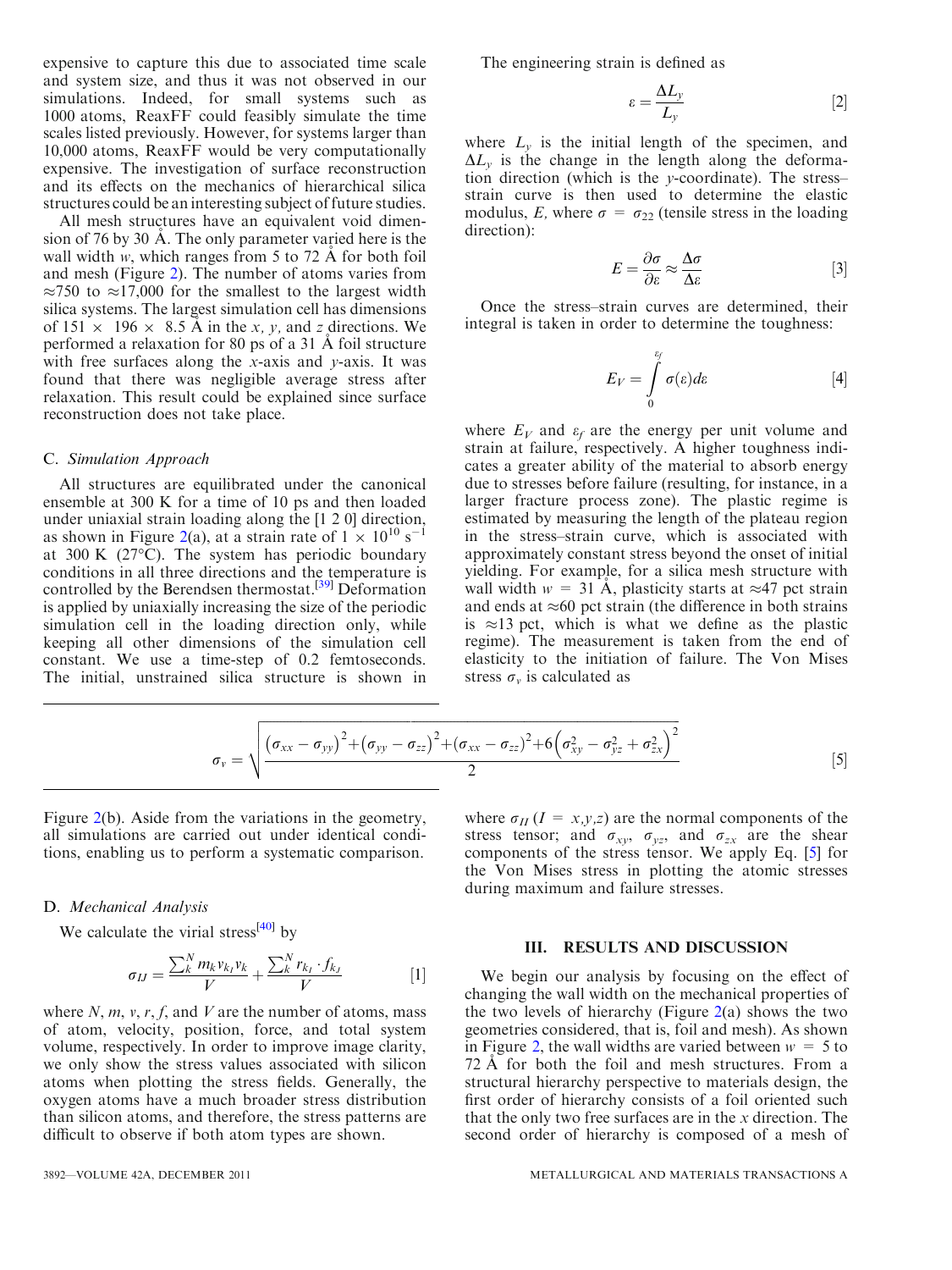<span id="page-4-0"></span>interlocking foils with voids and free surfaces in both  $x$  and  $y$  directions. The  $z$ -axis has no free surface, and thus, the structure can be described as consisting of infinitely tall walls or foils.

Figure  $3(a)$  shows the stress–strain response of the foil structure for varying widths  $w$ , and Figure  $3(b)$  shows the same data for the mesh geometry. Both the foil and mesh structures show an increase of deformation in the plastic regime, a lower modulus, and a lower maximum stress with decreasing wall width w. However, the silica mesh structures have a much greater plastic regime than the silica foil. The first important observation made here is that, even though silica is considered a brittle material, the results show that it is possible to transform it into a ductile system for small (nanoscale) wall widths, which reach a maximum failure strain of 90 and 120 pct for the



Fig. 3—Stress-strain graph silica foil (panel (a)) and mesh structure (panel (b)) for all sizes (wall widths range from  $w = 5$  to 72 Å). Panel (*a*): For smaller wall widths, there is a greater plastic regime, lower maximum stress, and lower modulus. Thus, due to the lowering of the wall width of the structure (w), the system behaves in a more ductile fashion and sustains very large deformation up to 115 pct. The strain hardening region observed for  $w = 52 \text{ Å}$  is due to a temporary crack arrest due to the stretching and shearing of a secondary horizontal ligament. The crack continues its path once the secondary ligament stops deforming. Panel (b): For wall widths above 15 A, there exists a plastic regime of about 1 to 5 pct. The greatest deformation is obtained for the smallest wall width of  $5 \text{ Å}$ . Failure mechanisms are characterized by void formations near the center or edge of the foil, which then coalesce with other voids until the structure is no longer intact. Cracks are not observed for the foil, whereas in some mesh structures, cracks occur. The reason for stiffening for wall widths  $w > 15$  Å is nonlinear elasticity within the core, along with a Poisson effect, as seen in earlier studies.

silica foil and the mesh structure, respectively. In a similar fashion as the foil structures, the silica mesh also shows an increased modulus and maximum stress for larger wall widths. The plastic regime in the mesh structure decreases with increasing wall width, albeit showing a less severe drop than in the case of the foil structure. Interestingly, the maximum tensile stress is reached at roughly the same strain of 34 pct for the silica foil, for all  $w \ge 15$  Å (Figure 3). Another important difference between the foil and mesh structures lies in a gradual vs a sharp increase of elastic modulus for increasing wall width, respectively. Furthermore, the foil structures show a stiffening effect at widths  $w > 15$  A. Previous studies have also shown either stiffening or softening effects, which are affected by the orientation of the loading (since silica is anisotropic). For example, silica nanorods modeled using the Beest-Kramer-Santen (BKS) and Tsuneyuki-Tsukada-Aoki-Matsui (TTAM) potentials showed a softening effect when under ten-sion.<sup>[\[41,42](#page-8-0)]</sup> Another study conducted ab initio simulations using the projector-augmented-wave (PAW) method and found a pressure dependence on the bulk modulus of silica.<sup>[\[43\]](#page-8-0)</sup> Experimental measurements of silver nanowires loaded in tension along the [0 1 1] direction found a stiffening behavior.<sup>[[44](#page-8-0)]</sup> Copper nanowires also show either stiffening or softening, depending on the crystallographic orientation, as shown by earlier analyses using the EAM potential. $^{[45]}$  $^{[45]}$  $^{[45]}$ 

In order to gain a deeper understanding of the corresponding mechanisms that explain the sizedependent behavior of the material, we now proceed to analyze the stress fields during deformation. We first turn to the failure mechanisms found in the silica foil structures displayed in Figure 4. We find that void



Fig. 4—Von Mises stress field during failure, for different foil wall widths (the strain value at which the snapshot was taken is indicated in the plot). The highest stresses are localized near the failure zones and the surface. The figure also reveals the deformation mechanisms, showing the locations of void nucleation and coalescence. Bifurcation of voided regions and shearlike behavior is observed for  $w = 72$  Å. A beading mechanism narrowing down to thin strings of atoms is observed for the final stage in deformation. In order to improve image clarity, we only show the stress values associated with silicon atoms within the silica system.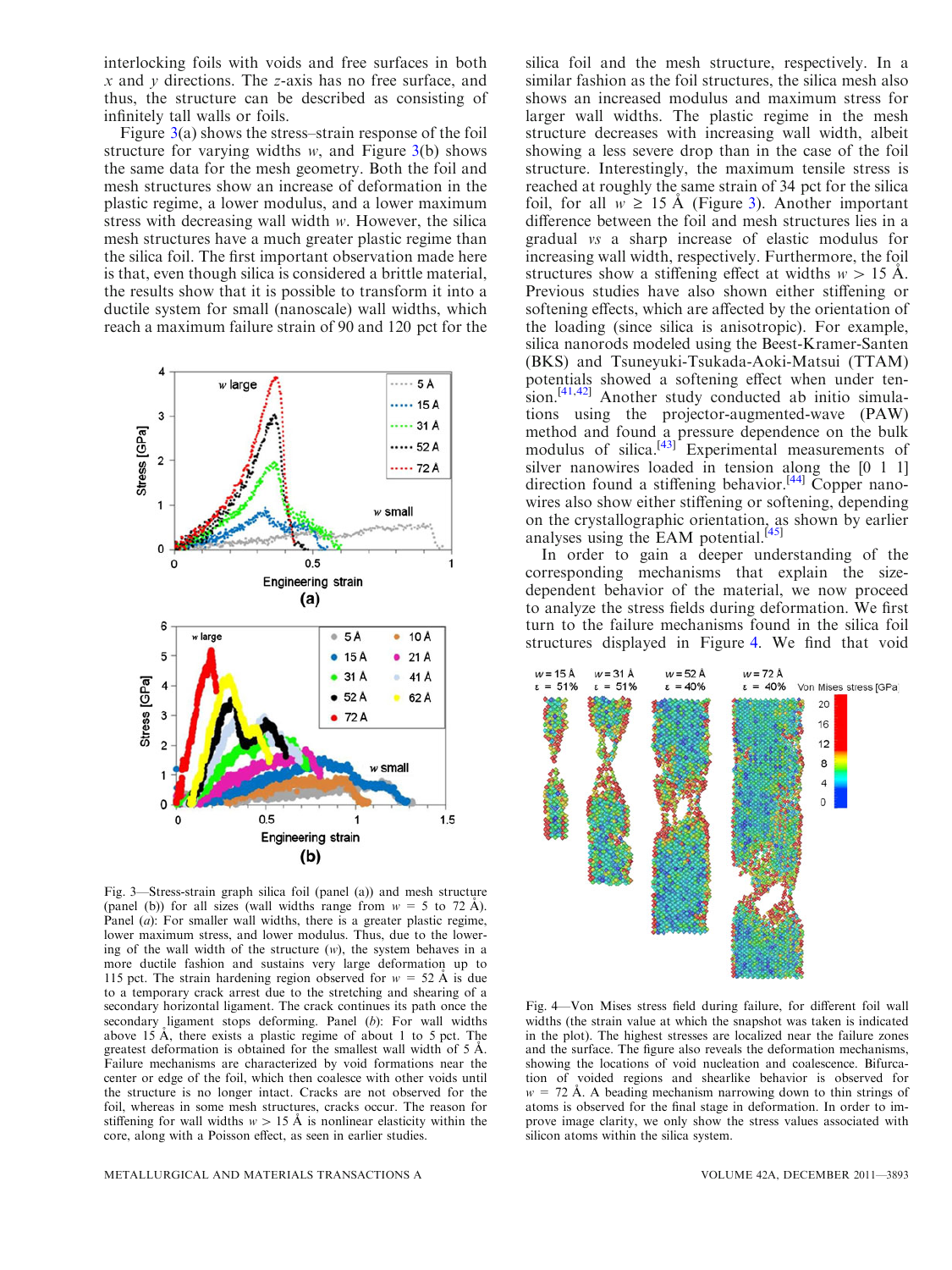<span id="page-5-0"></span>formation occurs for  $w>15$  Å, and first nucleates near the surfaces. Subsequently, voids coalesce and grow, ultimately leading to fracture. The trajectory of void nucleation events occurs roughly on one plane inclined to the loading axis, and for the largest  $w = 72 \text{ Å}$ structure, they bifurcate onto two planes, allowing for larger regions of void coalescence. In all silica foil structures, beading down to thin atomic chains is observed toward the end stages of failure before complete fracture is observed. Although no clear signs of dislocation or shear band nucleation are observed, the initial mechanisms of cavity nucleation are consistent with other MD simulations and experimental studies of silica deformation.<sup>[[30](#page-8-0),[46\]](#page-8-0)</sup> Previous studies on small diameter nanowires (similar in size to those in our study) have determined that the mechanism of yielding by dislocation is absent, and demonstrated that the main mechanical instability is a disorder-order transformation, resulting in the reduction in size of the nanowire neck until single atom chains emerge.[\[24,47](#page-8-0)]

We proceed with analysis of the silica meshes, as shown in Figure 5, which shows the equivalent von Mises stress field at the maximum stress. For larger wall widths, high stress is mostly concentrated on the surface and specifically near the edges, thus suggesting possible locations for crack or shear nucleation. However, with lower wall widths, the stresses become relatively homogeneous throughout the structure. For large deformation, the void shape gradually changes from a rectangular to a hexagonal one for decreasing wall widths, and can be clearly seen for  $w \leq 31$  Å. High levels



Fig. 5—Von Mises stress field at the maximum stress, for different mesh wall widths (the strain value at which the snapshot was taken is indicated in the plot). For widths smaller than  $\approx 31$  Å, the structure at the maximum stress becomes hexagonal, and the stress is distributed homogeneously throughout the structure. For larger wall widths, high stresses are concentrated around the corners. Moreover, the initial, rectangular shape of the structure is maintained. In order to improve image clarity, we only show the stress values associated with silicon atoms within the silica system.



Fig. 6—Shear stress  $\sigma_{xy}$  taken at maximum stress for the system with wall width  $w = 52 \text{ Å}$ . High regions of shear stress form a diagonal pattern and suggest possible areas where deformation occurs. We show multiple sets of the periodic cell so that the stress pattern can be clearly seen. In order to improve image clarity, we only show the stress values associated with silicon atoms within the silica system.



Fig. 7—Von Mises stress field during failure for different mesh wall widths (the strain value at which the snapshot was taken is indicated in the plot). For the systems with wall widths of  $15$  and  $31$  Å, necking and formation of beaded molecular structure are observed. At widths of 52 Å and larger, cracks initiate from the corners. For  $w \ge$ 31 Å, we observe the formation of voids within the sample, specifically within the regions surrounding the failure process zone. The failure mechanism remains similar for  $w \leq 52$  Å and is characterized by a structural change from a rectangular to a hexagonal shape. An analogy to deformation in mascroscopic plastic hinges can be drawn to describe the mechanism for accommodating large deformations. For larger systems, however, the failure mode is consistently crack propagation, an effect that is confirmed to exist for varying strain rates. In order to improve image clarity, we only show the stress values associated with silicon atoms within the silica system.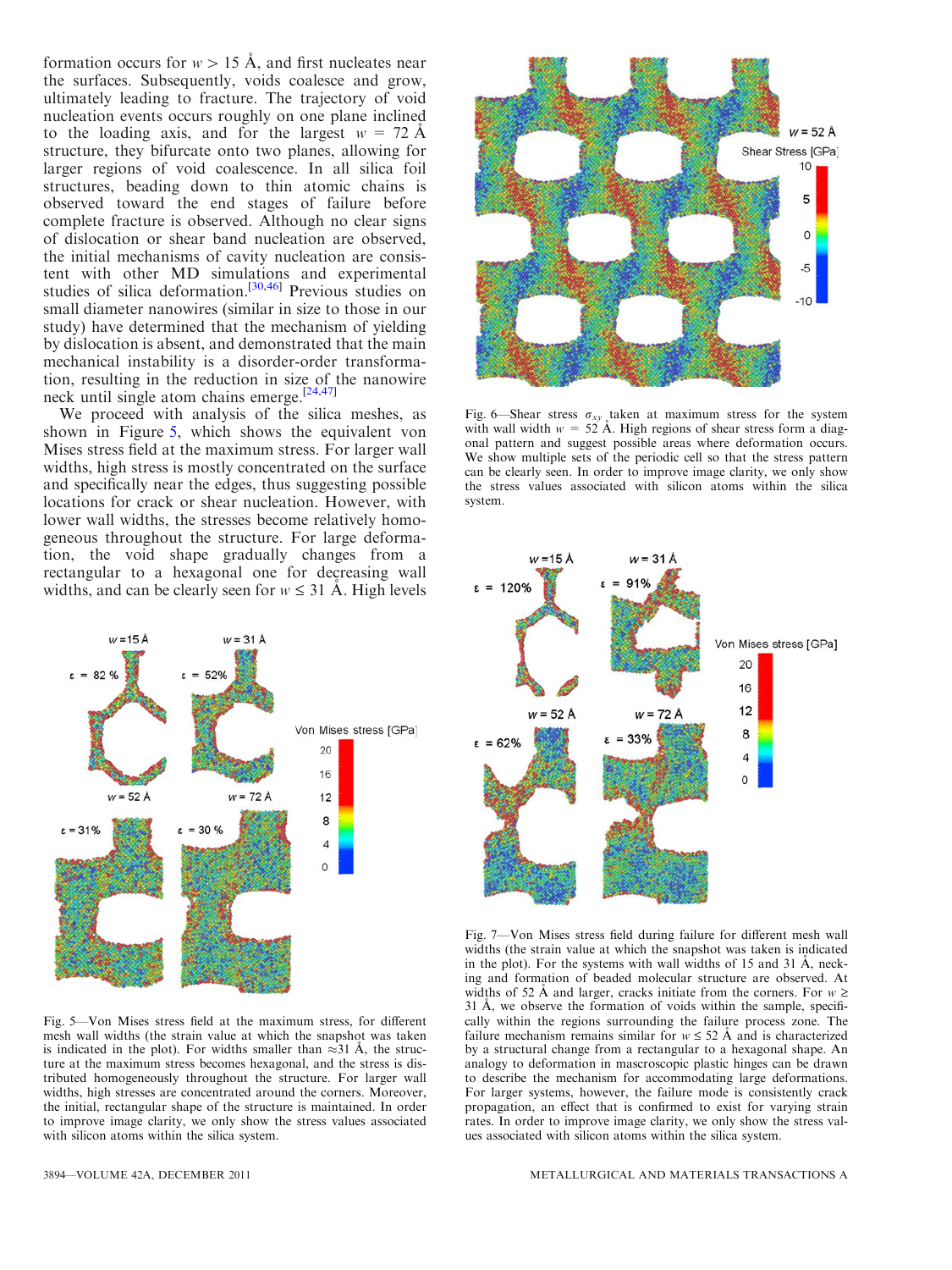<span id="page-6-0"></span>of shear stress also manifest in a diagonal pattern, as shown in Figure [6](#page-5-0) for  $w > 31$  Å, which facilitate possible regions of void nucleation and the start of failure. Once crack failure starts, the stress is concentrated around the fracture process zone, as shown in Figure [7](#page-5-0). The deformation mechanisms observed for varying wall widths are dramatic in that they correlate with the peaking of toughness and can be summarized as follows. For  $w > 62$  Å and  $w < 21$  Å, the dominant failure mechanisms are brittle crack propagation and beading down to thin atomic chains, respectively. However, for  $21 \leq w \leq 62$  Å, crack propagation and shear mechanisms occur in a competing fashion and allow for increased toughness. For example, for the  $w = 52 \text{ Å}$ structure, we observe a crack arrest phenomenon and corresponding increase of tensile stress from 2 to 2.8 GPa, which is due to shear mechanisms occurring within the junctions of the mesh elsewhere (Figure 8).

The analysis discussed in the preceding paragraph explains the remarkable stress–strain response of mesh structures with thin wall widths, as shown in Figure  $3(b)$  $3(b)$ . The key to explain these is the geometric pattern that allows large deformations to be accommodated by the mesh by changing from a rectangular pattern to a hexagonal one at large strains (e.g., in Figures [5](#page-5-0) and [7](#page-5-0)), specifically for wall widths below 31  $\AA$ . The fundamental reason for these very large strains without failure is due to the more homogeneous distribution of stresses and the geometry transformation from rectangular to a hexagonal shape for smaller wall widths.

In Figure [9](#page-7-0), we summarize the effect of wall width variations and the hierarchy level on the mechanical properties—the plastic regime, toughness, maximum stress, and ductility. In all structures considered here, the plastic regime increases with decreasing w. The maximum stress and modulus both increase with the wall width, and the ductility increases for smaller wall widths. For the largest wall width in silica and silicon structures, the range of ductility is between  $\approx 30$  and 50 pct. The greatest ductility is observed for the silica mesh with smallest wall width of  $5 \text{ Å}$ , reaching 120 pct. The silica foil shows a gradual increase in modulus with width, with a maximum of 6.7 GPa for  $w = 72 \text{ Å}$ , whereas the mesh structures sharply increase in modulus,



METALLURGICAL AND MATERIALS TRANSACTIONS A VOLUME 42A, DECEMBER 2011—3895

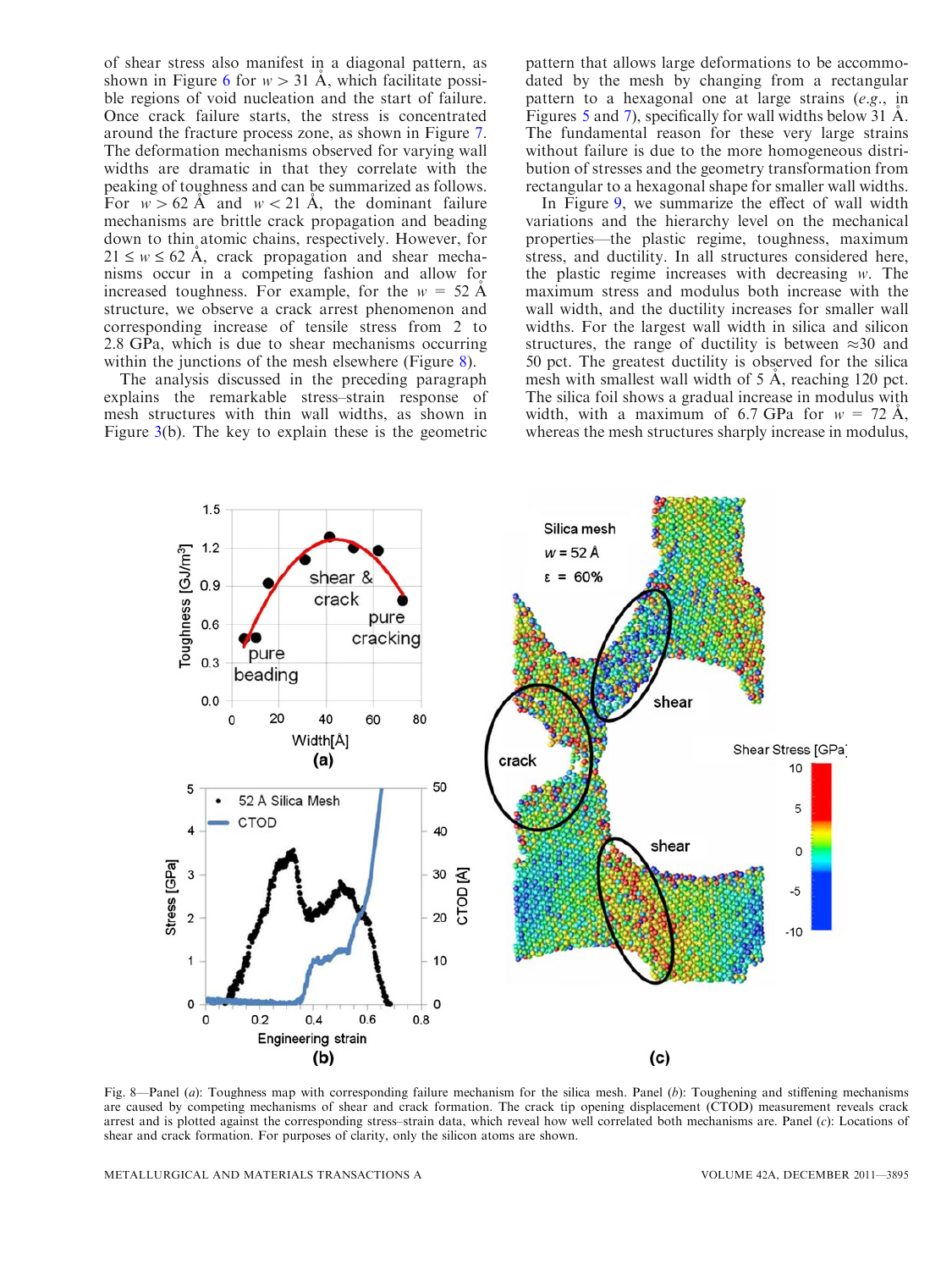<span id="page-7-0"></span>

Fig. 9—Comparison between nanoporous silica, nanoporous silicon, and silica foil structures showing the effect of wall width on  $(a)$  the plastic regime,  $(b)$  toughness,  $(c)$  maximum stress, and  $(d)$  ductility. Data for the nanoporous silicon is retrieved from Ref. [22](#page-8-0). Both the maximum stress and modulus are found to increase with the wall width. The ductility generally increases for smaller wall widths. The plastic regime is estimated by measuring the length of the linear plateau region, which is associated with constant stress. In silicon, for wall widths larger than  $27 \text{ Å}$ , the toughness plateaus are at or around  $9 \times 10^8$  J/m<sup>3</sup>. Between 16 and 27 Å, a sharp increase in toughness is observed, with a maximum at  $\approx$ 16 Å. Below 16 Å, the toughness drops to around  $7 \times 10^8$  J/m<sup>3</sup>, denoting an inverse trend. In the silica mesh, the highest toughness is observed for wall widths of 41 Å, reaching values  $\approx 1.29 \times 10^9$  J/m<sup>3</sup>. The silica foil generally increases in toughness with the wall width, yet has lower toughness when compared to the mesh structures. Thus, by increasing the level of hierarchy, a higher toughness, maximum stress, and modulus can be achieved.

reaching 36 and 29 GPa for silicon and silica meshes, respectively. The effect of hierarchy on toughness is quite striking because the foil does not show a sizedependent toughness peaking response, as was observed for the meshes, and because it has a consistently lower toughness than the meshes. For example, the maximum toughnesses observed in silicon and silica meshes are  $1.20 \times 10^9$  and  $1.29 \times 10^9$  J/m<sup>3</sup>, respectively, yet the silica foil reaches only  $0.60 \times 10^9$  J/m<sup>3</sup>. The reason for greater toughness in the higher hierarchy of meshes lies in competing mechanisms of shear and crack, wherein crack arrest is achieved either through shearing of another foil subcomponent in the mesh structure (as observed in the silica mesh,  $w = 52 \text{ Å}$  or through simultaneous cracking of different regions (as observed in the silicon mesh,  $w = 43 \text{ Å}$ ). These competing mechanisms are enabled through the hierarchical assembly of the foil elements into the mesh structure and could not be achieved in unit foil structures alone. This result demonstrates that including higher levels of hierarchy is beneficial in improving the mechanical properties and deformability of silica structures.

#### IV. CONCLUSIONS

By using an atomistic simulation approach based on the first principles reactive force field ReaxFF, we investigated the impact of hierarchical structures on the mechanical response of the most abundant mineral on earth, silica. By incorporating a hierarchical design concept inspired by diatoms algae, we modeled two levels of geometric hierarchies: (1) a nanoscale foil of silica and (2) a nanoscale silica mesh composed of interlocking foils. These arrangements were then studied with different wall widths in order to reveal the effect of size scaling on their mechanical properties. Next, we presented a comparison between the mechanical properties of silica meshes and silica foils. Our findings suggest that higher levels of hierarchy are critical to greatly improving toughness and can increase toughness by up to 200 pct from silica foil to silica mesh.

We ascribe these magnificent improvements in mechanical properties of the mesh structures from two competing atomistic mechanisms of deformation: shear and brittle crack propagation. In the toughest silica mesh, for example, a crack arrests due to shearing of another strut, which consequently stiffens the system (Figure [8\)](#page-6-0). Interestingly, a size-dependent peaking of toughness was observed for the Si and  $SiO<sub>2</sub>$  meshes, with a maximum toughness of  $1.29 \times 10^9$  J/m<sup>3</sup> corresponding to  $w = 41$  Å for the SiO<sub>2</sub> mesh (Figure 9(b)). The increased toughness of these nanostructures also makes them viable candidates for impact-resistant lightweight structures, and this should be tested in further detail. Another powerful concept derived from this study is the ability to transform a brittle material into a ductile one by simply manipulating the geometry of a constituent structure to resemble that of ordered nanopores, or mesh. The reasons for the high ductility are threefold: (1) a homogeneous distribution of surface stress throughout the entire structure, (2) a conformational change from rectangular to hexagonal pores, and (3) competing mechanisms of shear and crack arrest.

In a similar fashion to structural materials found in nature, such as bone, nacre, or diatom shells, it seems that hierarchy is a cornerstone of nanomaterial design for superior mechanical properties. More importantly, the concept of hierarchical structures made of the same materials (as demonstrated in this article) is fundamental in order to fully realize the enormous potential of nanomaterial design. To the best of the authors' knowledge, this article is the first to elucidate, at the atomistic scale and with near QM accuracy, the complex mechanical response and failure mechanisms due to implementing hierarchy in silica. The key contribution of this work is that, by introducing structural hierarchies, a weakness can be turned to strength, that is, an intrinsically strong but brittle material becomes exceedingly tough, strong, and ductile. The fact that a similar behavior was found in silicon<sup>[\[22\]](#page-8-0)</sup> suggests that this may indeed be a generic design concept that could be used for many materials. The observation that a weakness is turned into strength is also reminiscent of recent findings of similar behaviors of H bonds, which are by themselves also highly brittle, weak elements but reach